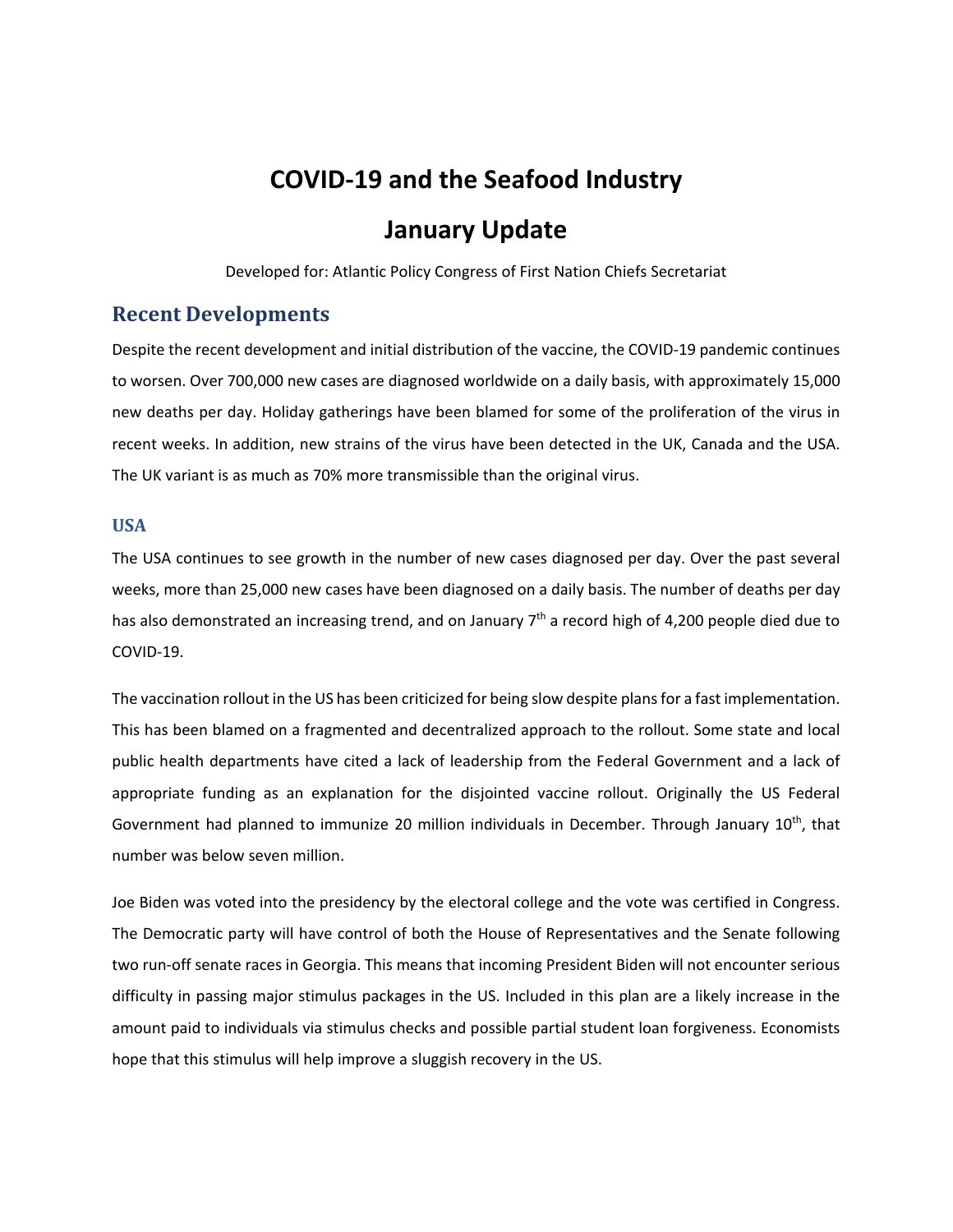The US economy remains heavily burdened by COVID‐19. The US economy is operating at 74% of March 2020 levels. Over five million people file for employment on a weekly basis, with the unemployment rate at 6.7% nationwide. Small business work hours have declined by 24% compared to pre‐pandemic levels.

The restaurant and foodservice industry continue to bear the full brunt of the pandemic, and in December the US lost 372,000 bar and restaurant jobs. The unemployment rate in the foodservice industry jumped by 2.3%, erasing all employment gains made since September. Severe public health restrictions in states such as New York and California have forced many restaurants to close again. Compounding these losses is the lack of stimulus that the foodservice is receiving, with no special carve-outs in the December stimulus bill which allocated \$900 billion to other industries such as airlines and entertainment venues. To date, 110,000 restaurants in the US have permanently closed.

The seafood industry in the United States experienced heavy losses in revenue compared to 2019 through June of 2020. In the Northeast region, total revenues declined by \$126 million compared to last year from January through June. Most of this loss was attributed to declines in the scallop and lobster industries. Lobster prices were initially 13% above baseline levels in January of 2020, but fell by 39.6% in March to \$4.82/lb (USD). A National Oceanic and Atmospheric Administration (NOAA) survey reports that 35% of processers had reduced operations or business hours, 35% had reduced sales to restaurants, retail, or grocery store, and 48% were closed entirely for 1 to 3 months. Overall, 91% of seafood processors in the US reported that the pandemic had negatively impacted their businesses.

## **Canada**

Much like the United States, Canada continues to set new record highs for daily cases. Canada diagnosed over 10,000 cases on January 2<sup>nd</sup>. The majority of these new cases are in Ontario and Quebec. Canada experienced a national decline in employment of 63,000 jobs, which is the first national drop since April of 2020. Due to the magnitude of the second surge of the virus, financial experts believe that short‐term economic recovery will not be as robust as previously anticipated.

8 out of 10 restaurants in Atlantic Canada have indicated that they are either losing money or barely scarping by, according to the Atlantic Canada division of Restaurants Canada. 61% of restaurants in the region are operating at a loss, and only 20 percent are breaking even. Nearly half of Canada's restaurants expect to close permanently if conditions do not improve in the near future.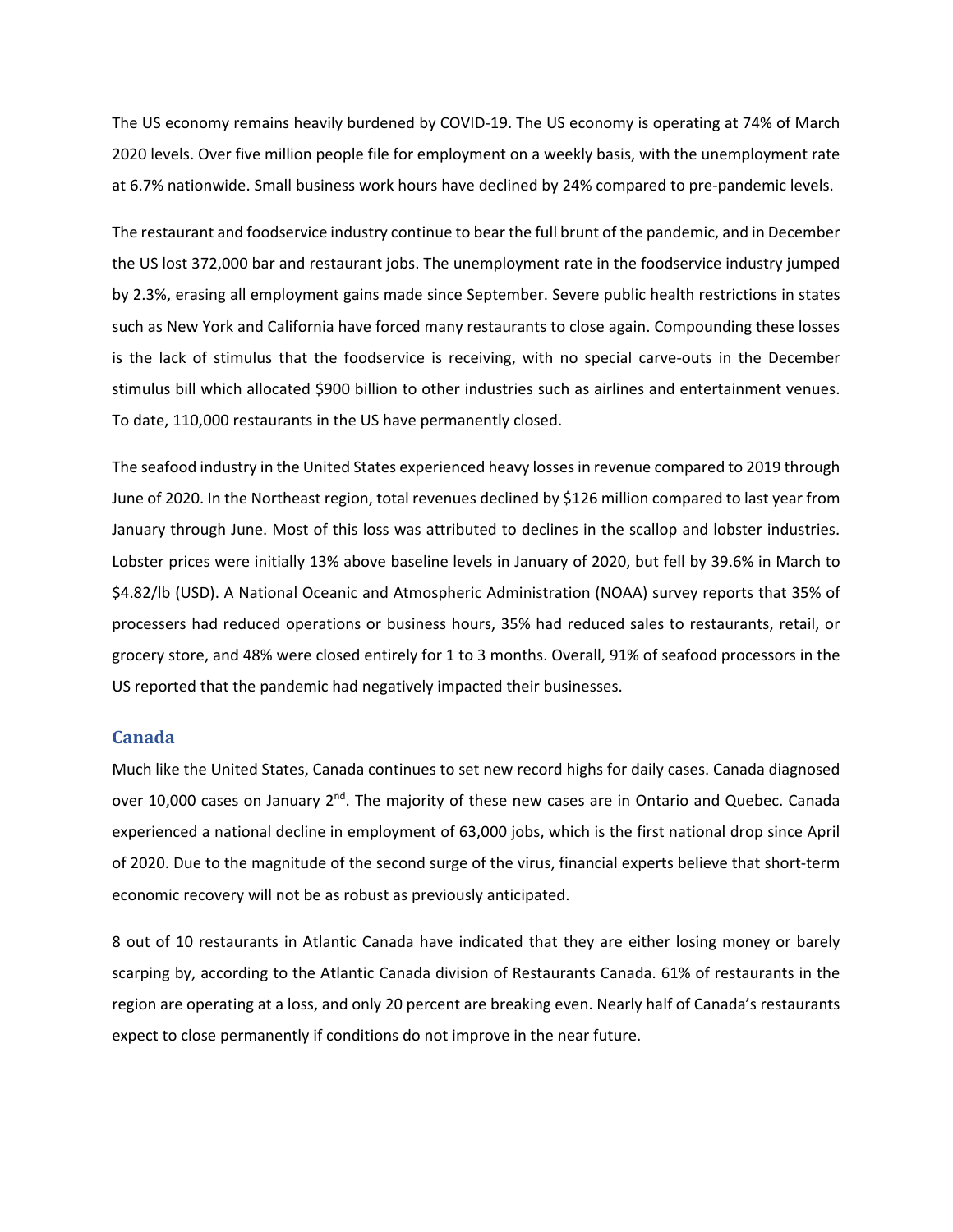#### **Asia**

For the majority of the pandemic to date, countries in East Asia have been considered the gold standard for public health management as cases and deaths have been low. Over the past month, however, case counts have spiked dramatically in South Korea, Japan, and Hong Kong. China has locked down several cities near Beijing after more than 500 new cases have been announced over the past several weeks. Cold air, drier weather, and increased time indoors have contributed to the spread of the virus in these countries. Restrictions on bars, restaurants, and other public venues have been reinstituted to get the spread of the virus under control.

#### **EU**

The countries in the EU are facing an increasingly large strain on their public health systems as the virus continues to spread. Ireland, which previously had one of the lowest per capita rates of infection in Europe, now has the highest in the world. New strains of COVID‐19 in the UK are projected to be some 70% more transmissible than the original virus. As a result, the UK has implemented its third national lockdown. In early January, Germany was recording over 10,000 new cases per day.

European countries have extended lockdowns and public health measures to prevent catastrophic spread of the virus. In Italy, people are only allowed to visit friends once per day in meetings capped at a maximum of two adults. Germany also only allows meetings of two outside of one's home, and all non‐ essential businesses are closed. Many countries within Europe have also closed schools, though this is viewed as a last resort and highlights the severity of the situation.

Brexit has complicated the seafood trade in Europe, and harvesters out of Scotland have suddenly found themselves without access to European markets. Scottish harvesters have indicated that as a group they are losing up to \$1 million pounds (UK) per day.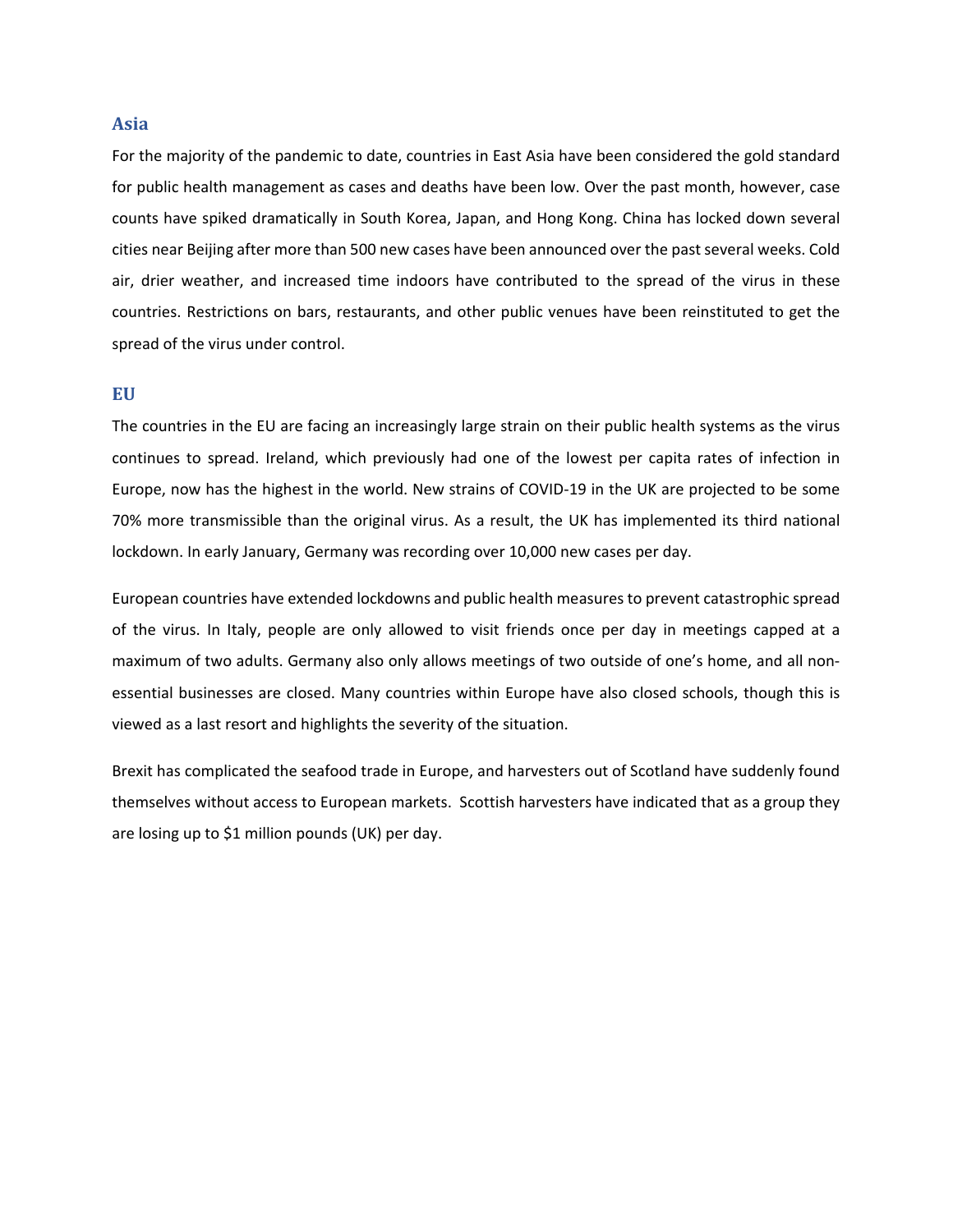# **Seafood Market Status**

This section of the report will discuss the current state of the seafood market by species as of January 2021.

## **Lobster**

Lobster prices have rebounded slightly following the drop in price that occurred in the autumn of 2020. Market prices are trending lower compared to last year at this time. There has been a decline in demand following the end of the holiday season, however lower supplies due to poor weather preventing fishing has helped to avert severe price declines. Market price is currently \$8.80/lb (USD) where as it was over \$10/lb (USD) this time last year. Shore prices have declined to \$8.00/lb (CAD) in Southwest Nova Scotia. **Figure 1.** 52‐week 2021 weekly average prices for live 1 1/4 lobsters. Data Source: Urner Barry



US lobster has lost its MSC certification and as a result Canadian lobster can now potentially use its MSC certification as a competitive advantage in the market. The Chinese market for lobster is seeing tight margins, with boxes being air freighted and sold for \$9.00/lb and less. As shore prices remain near the \$8.00/lb level, this means that margins are less than \$1.00/lb once other selling costs have been taken into account.

Exports of live lobster are near but slightly below 2020 levels. Frozen lobster and lobster meat exports have slightly increased compared to 2020. Currently, the international market is plagued by low demand as a result of the resurgence of COVID‐19 across many countries. Price is being buoyed by low inventories compared to January of 2020. Inventories are 60% lower this year compared to the level in 2020, and harvesters are holding less than 10% of what they were last year. Hope remains that the upcoming Chinese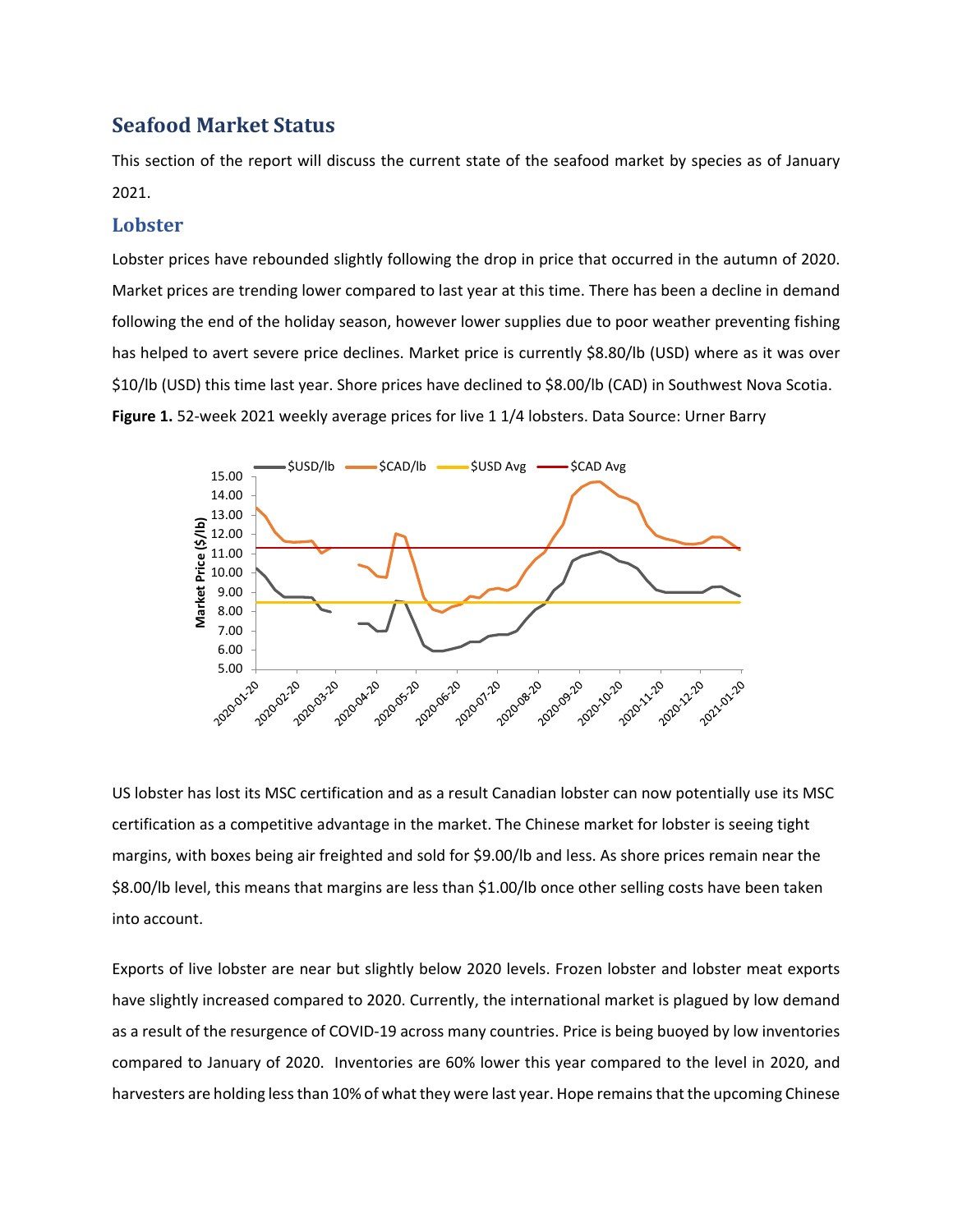New Year will bolster demand, though this is dependent on China containing its own recent increase in COVID‐19 cases.

#### **Crab**

The market for Canadian snow crab has remained unchanged as inventory is virtually exhausted. Russian snow crab is currently in season and demand is high with tight inventories. Price has been steady and high for Russian crab. It is expected that prices for Canadian snow crab will be high upon the opening of the season, as demand will likely hold and supply will be lessened as the Russian season comes to a close.

## **Shrimp**

The market for coldwater shrimp remains unchanged since July of 2020. There are signs that demand may be slowly recovering in Asia, but for now remains low. In Europe and the UK, retail demand has remained steady despite the increasing public health restrictions.

#### **Bivalves**

Scallop prices have remained steady since the end of November at \$15.25/lb (USD). The scallop market strengthened at the end of 2020 but has since stabilized moving into 2021. Newly released figures revealed that imports of scallops into the US fell 12 percent below the average of the previous three years.

**Figure 2.** 52‐week weekly average prices for fresh 10‐20 ct. scallops. Data Source: Urner Barry

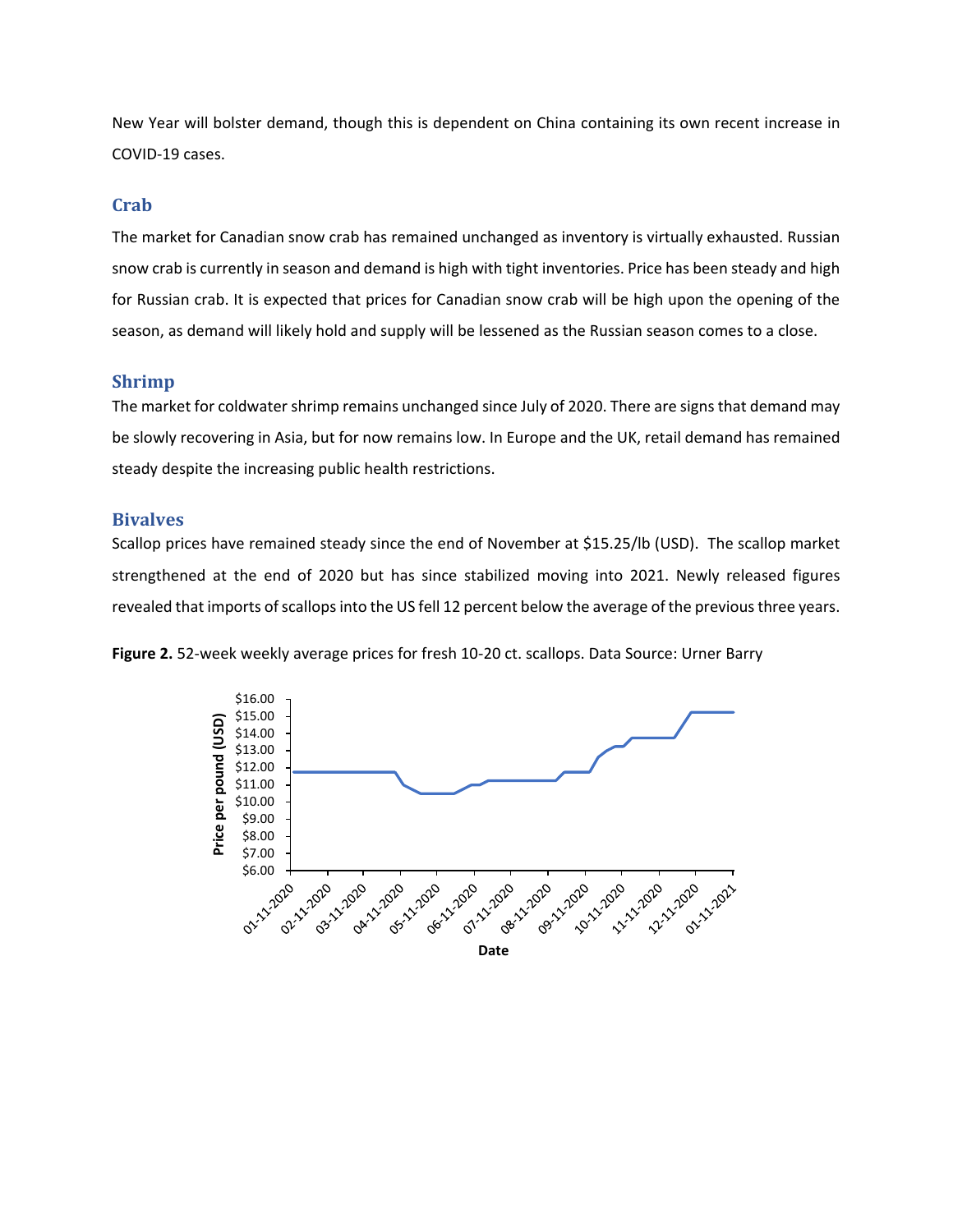Prices for oysters continue to retreat as the foodservice industry continues to weather the worst of the pandemic. Oyster growers and harvesters in North America are almost entirely dependant on the foodservice industry for product demand and revenue streams. In BC, industry representatives reported that the members of the BC Shellfish Growers Association have been losing upwards of \$2 million per month as a group.

#### **Finfish**

Prices for halibut have slightly fallen after trending upwards for the last two months. Prices are near the highest point within the past 52 weeks at \$13.75/lb (USD). Prices for other species such as hake and pollock have decreased.



**Figure 3.** 52‐week average prices for fresh whole halibut. Data Source: Urner Barry

The market for salmon is adequately supplied for active demand. Prices have risen in January after remaining stable through December. Salmon farmers encountered difficulty with selling product in the Spring and Summer of 2020, however demand improved in the Autumn and Winter. The farmed salmon index price is below the past several years in price by 3.2%. Lower flight capacity in Europe has affected the ability of European producers to move product to destination markets.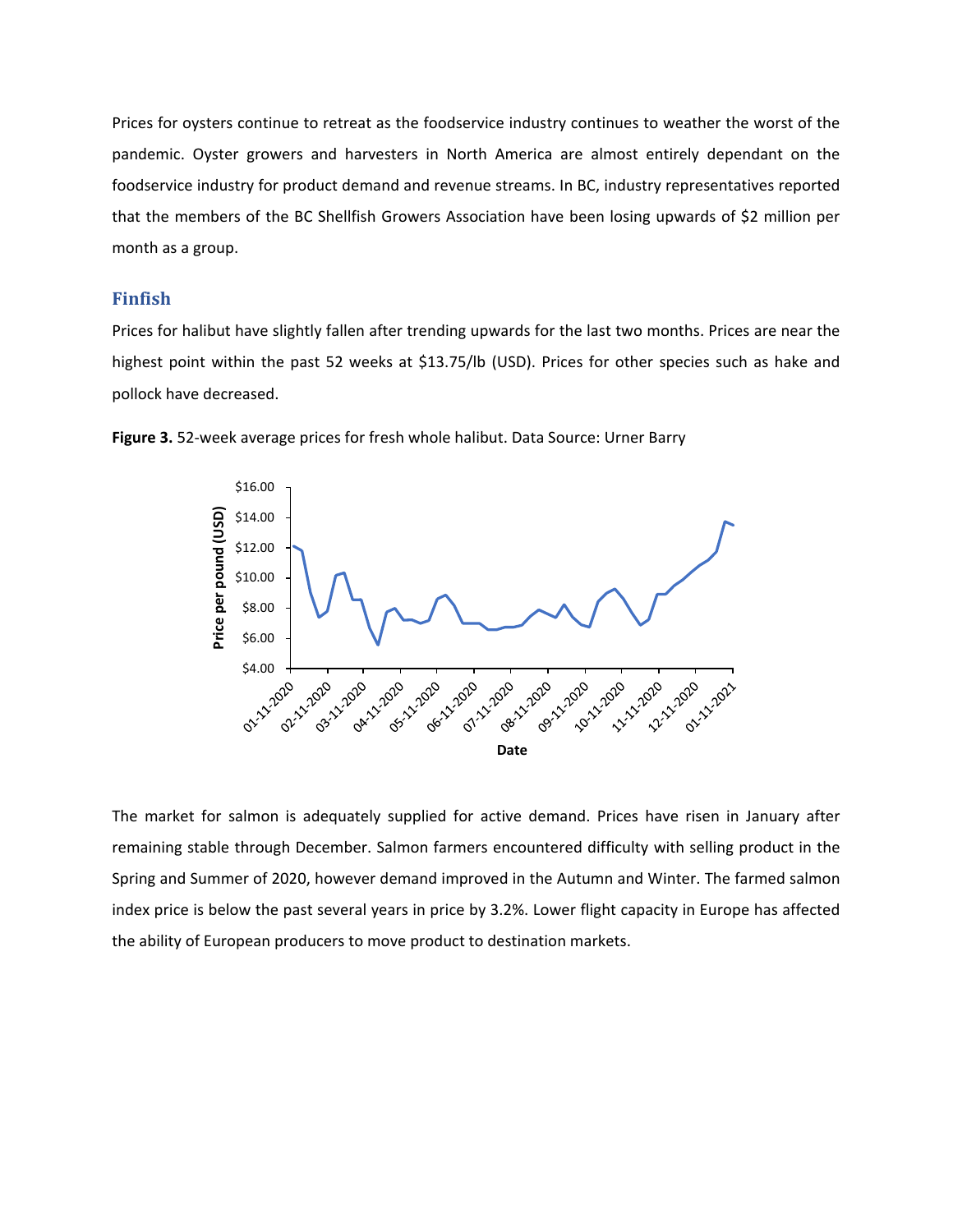Figure 4. 52-week average prices for fresh 2-3 lb farmed salmon fillets. Data Source: Urner Barry